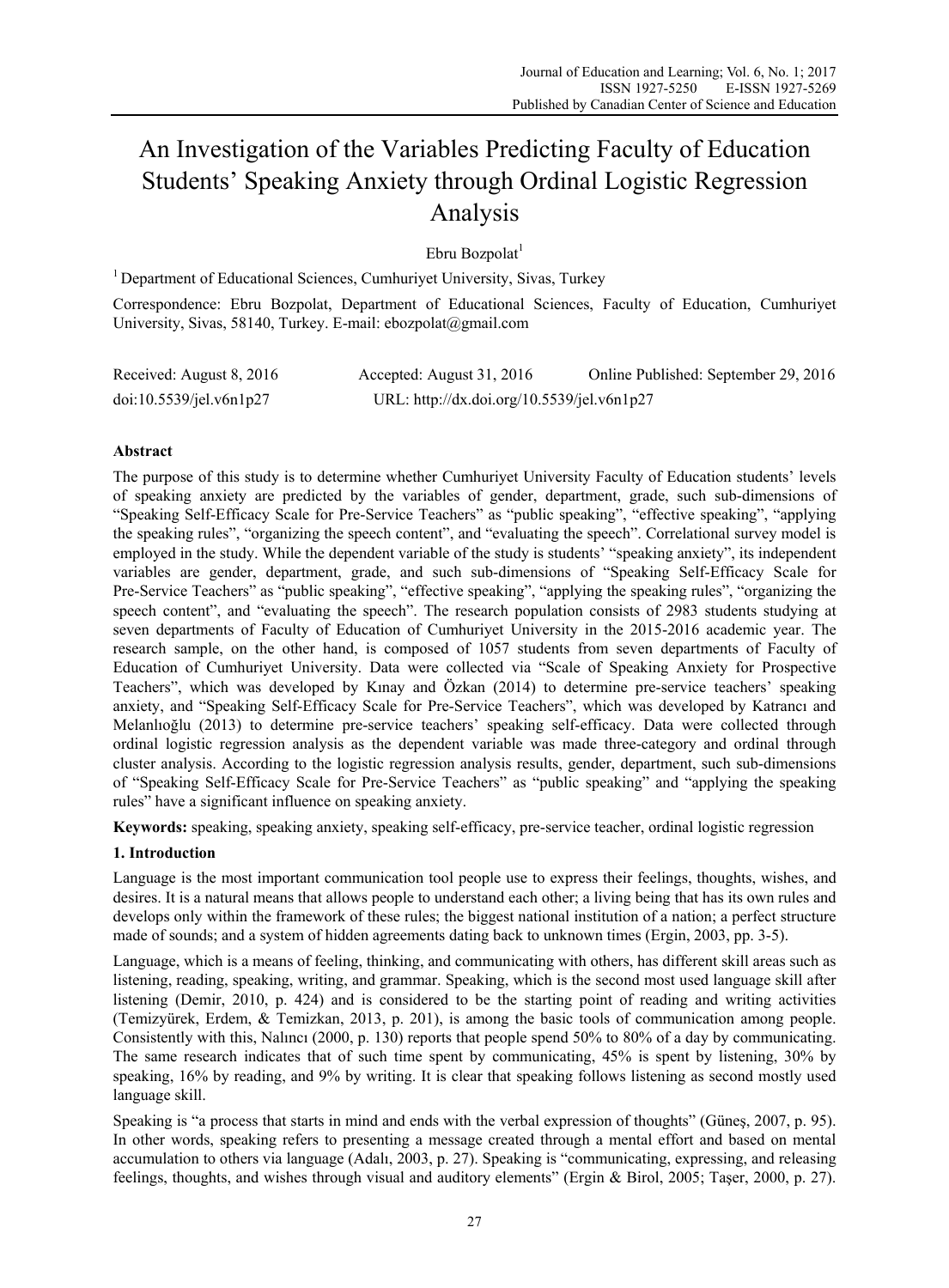According to Calp (2010, p. 191), speaking is a psycho-motor skill in which mental capacity and muscle power are in action and it is the most effective tool allowing communication among people. Demirel and Şahinel (2006, p. 98) define speaking as "the transfer of thoughts, feelings, and information via language, which is composed of sounds". All in all, it is seen that speaking is defined as inter-personal exchange of feelings and thoughts (Sever, 2004, p. 22).

By its very nature, speaking is a complex structure that has physical (i.e., use of a lot of organs), mental (i.e., planning and constructing feelings, thoughts, and such things intended to be expressed in mind), and psychological aspects (being affected by anxiety, excitement, and so on) (Temizyürek, Erdem, & Temizkan, 2012, p. 201). An effective speaking requires a harmonious functioning of its mental and physical elements. Therefore, grammar rules, the social structure of the language, and capacity to express must go together and in harmony, which is one of the prerequisites of effective speaking (Yıldız & Yavuz, 2012, p. 321). Psychological elements also affect speaking, positively or negatively. To have a healthy speaking, the individual must believe that his capacity to express, good command of language skills, and effective use of body language will make him gain advantage and act accordingly (Kinay & Özkan, 2014, p. 1749). In other words, it is very important that individuals consider themselves competent for speaking. Main obstacles to effective speaking involve speaker-related, speaking-related, listener-related, and medium-related obstacles (Akbayır, 2011, p. 13). Surely, one of the speaker-related obstacles is anxiety.

Burger (2006) defines anxiety as an unpleasant emotional experience that leads to the feelings of distress, panic, fear, and terror. Similarly, Parham (1988) describes anxiety as a psychological state composed of worry, fear, and tension. Anxiety is a psychological state associated with negative situations that may occur in the future (Barlow, 2009; Casado & Dereshiwsky, 2001; MacIntyre & Gardner, 1989; Horwitz E., Horwitz M., & Cope, 1986; Huberty, 2004). Anxiety, which is a result of biological factors and nonspecific stimuli (Hay, 2009, p. 12), refers to an indistinct state of fear that is felt without knowing what the problem is (Morgan, 1998, p. 228). The Turkish Language Association (TDK) (2016) defines anxiety as "Thought that leads to sadness and worry". Andrade and Williams report that anxiety has a lot of types including personal anxiety, situational anxiety, communication anxiety, and classroom anxiety in general and anxiety concerning grammar use, listening, public speaking, reading, and writing in the classroom environment in particular (Arnold, 2000; Cheng, Horwitz, & Schallert, 1999; Matsuda & Gobel, 2001; Oh, 1992; Saito, Horwitz, & Garza, 1999; Sellers, 2000; VanPatten & Glass, 1999; Vogely, 1998; Young, 1990; cited, Andrade & Williams, 2009, p. 3).

Anxiety manifests itself also in speaking, which is one of the language skills an individual uses to express him/herself. Speaking anxiety makes it difficult for the individual to share his thoughts and knowledge in the society. Publishing the first paper on speaking anxiety, Clevenger took speaking anxiety as a sub-category of communication anxiety, which is a more comprehensive concept. Clevenger stated that speaking anxiety has two components: (1) anxiety felt during daily general communication; (2) anxiety felt during public speaking. Public speaking anxiety differs from general communication anxiety in that it comes out while the individual is speaking before a specific community in particular (Clevenger, 1959). The literature contains a lot of studies dealing with public speaking anxiety (Beatty, 1988; Beatty & Andriate, 1985; Behnke, Sawywe, & King, 1987; Daly, Vangelisti, & Lawrence, 1989; MacIntyre & MacDonald, 1998; Pribyl, Keaten, & Sakamoto, 2001; Wörtwein, Morency, & Scherer, 2015). Speaking anxiety can manifest itself emotionally (e.g., sadness, anger, fear) or physically (fast heart beating and sweating) (Melanlıoğlu & Demir, 2013, p. 392). Individuals with speaking anxiety can have difficulty in improving their speaking skills and putting their skills into action. They fear of and avoid speaking, get worried as they are stuck with the idea that they will receive negative criticisms, have difficulty while speaking, do not want to speak, and feel bad (Özkan & Kınay, 2015, p. 1293; Demir & Melanlıoğlu, 2014, p. 110). This causes the speaker not to act comfortably, have a shy and fearful attitude, try to finish speaking as soon as possible, avoid making eye contact with audience, have a rise in body temperature, and sweat continuously (Arslan, 2012, p. 223).

Vocabulary and speaking skill are particularly important for teachers, lawyers, politicians, and so on, who have to use language intensely by the very nature of their professions (Beyreli, Çetindağ, & Celepoğlu, 2012, p. 143). As teachers are professionals who train individuals for all occupations, they are among the people who must speak correctly, gracefully, and effectively. Speaking is the most used communication tool by teachers for being a model and transferring their knowledge and skills to others. However, a teacher with speaking anxiety, which is one of the psychological factors influential on speaking, is likely to fail in conducting the teaching process in a sound way by distracting students, negatively affecting their learning, and serving as a bad model. The literature includes research dealing with the variables associated with speaking anxiety (Akkaya, 2012; Arslan, 2012; Başaran & Erdem, 2009; Demir & Melanlıoğlu, 2014; Katrancı & Kuşdemir, 2015; Kavruk & Deniz, 2015; Lüle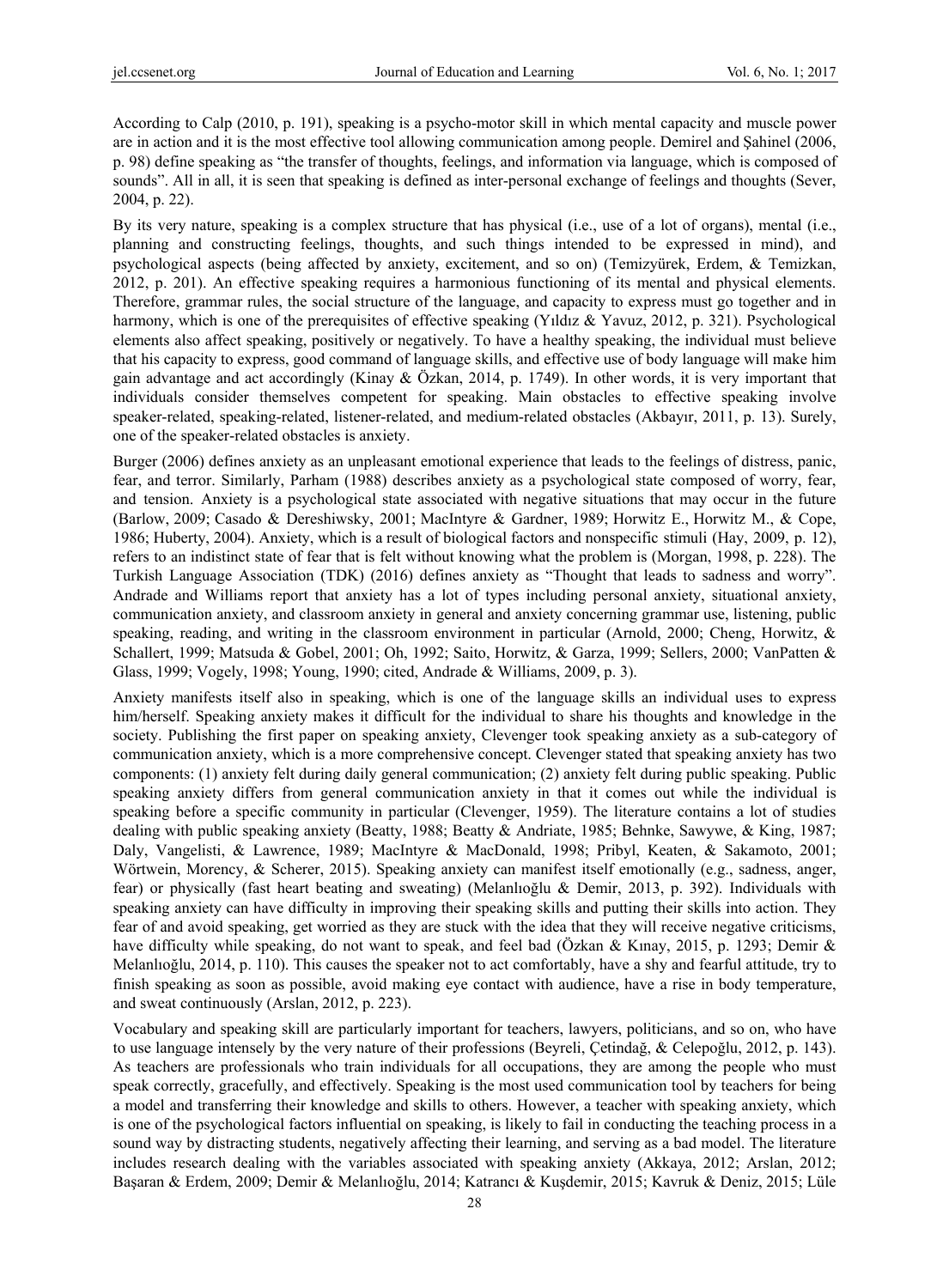Mert, 2015; Sevim & Gedik, 2014; Suroğlu Sofu, 2012; Özkan & Kınay, 2015; Temiz, 2013). It is likely that the speaking anxiety levels of pre-service teachers, who are to start their career in teaching—one of the most important occupations, will affect their professional skills. The difficulty experienced by a pre-service teacher in sharing his knowledge, feelings, thoughts, and wishes with others due to certain psychological obstacles will make it difficult for him to succeed in his daily and professional life. It is considered that determining the variables influential on the speaking anxiety levels of pre-service teachers, who are going through a learning-teaching process, and raising an awareness regarding these variables will contribute to the literature.

In this regard, the purpose of this study is to determine whether Cumhuriyet University Faculty of Education students' levels of speaking anxiety are predicted by the variables of gender, department, grade, and such sub-dimensions of "Speaking Self-Efficacy Scale for Pre-Service Teachers" as "Public Speaking" (PS), "Effective Speaking (ES)", "Applying the Speaking Rules (ASR)", "Organizing the Speech Content (OSC)", and "Evaluating the Speech (ETS)".

# **2. Method**

# *2.1 Research Model*

Correlational survey model was used in this study. The relationships identified through survey cannot be interpreted as cause and effect relationships; however, they give some clues in this matter, thereby providing beneficial results in regard to the prediction of a variable when the state of other is known (Karasar, 2006).

# *2.2 Population and Sample*

The research population consists of 2983 students studying at seven departments of Faculty of Education of Cumhuriyet University in the 2015-2016 academic year. The research sample, on the other hand, is composed of 1,057 students from seven departments of Faculty of Education of Cumhuriyet University. The following sample size formula prepared for populations with a specific size was used in determining the sample size of the present study (Yazıcıoğlu & Erdoğan, 2004; Büyüköztürk, Kılıç Çakmak, Akgün, Karadeniz, & Demirel, 2010).

$$
\frac{Nt^2pq}{(N-1)d^2+t^2pq}
$$

\* significance level .05, sampling error  $d=±$  .03, p=0.5 and q=0.5

Minimum sample size was calculated to be 341-student. Simple random sampling method was used to form the research sample. In simple random sampling, every element in the population has an equal chance to be included in the sample (Karasar, 2006). In the present study, 1080 students were included in the research sample by forming a heterogeneous group in terms of gender, department, and grade in order to have different student opinions and thoughts. However, at the end of missing value and extreme value analyses, 23 student forms were excluded from the analysis. Thus, analysis was made on the data related to 1057 students.

The Table 1 below presents the distribution of the students in the research population and sample based on gender, department, and grade.

|  |  | Table 1. The personal details of the students included in the research population and sample |
|--|--|----------------------------------------------------------------------------------------------|
|  |  |                                                                                              |

| Variables                                         | Population |               | Sample |               |
|---------------------------------------------------|------------|---------------|--------|---------------|
| Gender                                            | f          | $\frac{0}{0}$ | f      | $\frac{0}{0}$ |
| Female                                            | 2157       | 72.3          | 758    | 71.7          |
| Male                                              | 826        | 27.7          | 299    | 28.3          |
| Department                                        |            |               |        |               |
| Pre-School Teaching (PSO)                         | 855        | 28.7          | 166    | 15.7          |
| Elementary School Teaching (EST)                  | 439        | 14.7          | 146    | 13.8          |
| Social Science Teaching (SST)                     | 409        | 13.7          | 134    | 12.7          |
| Psychological Counseling Guidance Teaching (PCGT) | 416        | 14.0          | 156    | 14.8          |
| Primary School Mathematics Teaching (PSMT)        | 203        | 6.8           | 125    | 11.8          |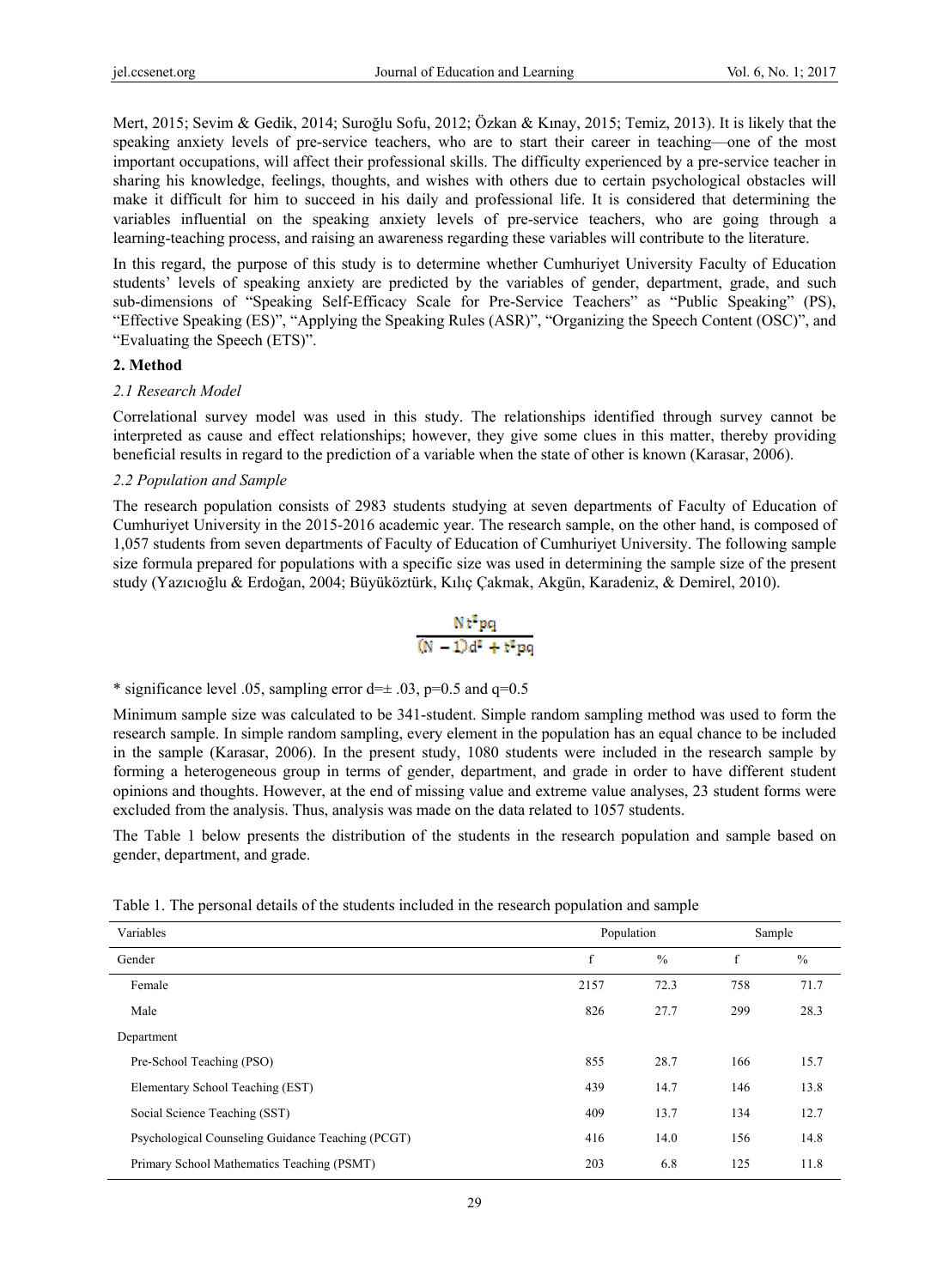| Turkish Language Teaching (TLT) | 254  | 8.5   | 200  | 18.9  |
|---------------------------------|------|-------|------|-------|
| Science Teaching (ST)           | 407  | 13.6  | 130  | 12.3  |
| Grade                           |      |       |      |       |
| $1st$ Grade                     | 737  | 24.7  | 288  | 27.2  |
| $2nd$ Grade                     | 787  | 26.4  | 263  | 24.9  |
| $3rd$ Grade                     | 754  | 25.3  | 261  | 24.7  |
| $4th$ Grade                     | 705  | 23.6  | 245  | 23.2  |
| Total                           | 2983 | 100.0 | 1057 | 100.0 |
|                                 |      |       |      |       |

As it is seen in the Table 1 above, the research population consists of 2983 students and the research sample is composed of 1057 students. Of the participating students, 71.7% (f: 758) are female while 28.3% (f: 299) are male. The sample contains students from each department and grade mentioned in the table. Their distribution is showed in the table above.

#### *2.3 Data Collection Tools*

Data were collected via "Scale of Speaking Anxiety for Prospective Teachers (SSAPT)", which was developed by Kınay and Özkan (2014) to determine pre-service teachers' speaking anxiety, and "Speaking Self-Efficacy Scale for Pre-Service Teachers", which was developed by Katrancı and Melanlıoğlu (2013) to determine pre-service teachers' speaking self-efficacy.

"Scale of Speaking Anxiety for Prospective Teachers (SSAPT)", which was developed by Kınay and Özkan (2014), consists of 40 items and three sub-dimensions (*psychological state*, *physiological symptoms*, *anxiety concerning the skill*). This is a five-point Likert-type scale. The rating of the items is as follows: "*always=5*", "*often=4*", "*sometimes=*3", "*rarely=2*", "*never=1*". Exploratory Factor Analysis (EFA) indicated that three sub-dimensions of the scale explain 42.34% of the total variance. The factor loadings of the sub-dimensions are as follows: "*psychological state*": .444 to .716; "*physiological symptoms*": .479 to .714; and "*anxiety concerning the skill*": .460 to .502. These sub-dimensions explain 31.34%, 6.30%, and 4.70% of the total variance respectively. Confirmatory Factor Analysis (CFA) was carried out to see whether the factor structure found through EFA would be confirmed or not. The fit indices of the scale determined via CFA are as follows:  $X^2=1925.70$  (sd=737, p=.000),  $(x^2$ /sd)=2.61, RMSEA=.069, SRMR=.059, CFI=.96, IFI=.96, NFI=.93, and NNFI=.96. All these values indicate that the scale has good fit indices. Cronbach's alpha internal consistency coefficients for the entire scale and for its sub-dimensions were found to be as follows: entire scale: .942; "*psychological state*": .927; "*physiological symptoms*": .839; and "*anxiety concerning the skill*": .785. The internal consistency coefficient of "Scale of Speaking Anxiety for Prospective Teachers (SSAPT)" for the sample group of the present study was calculated to be .95.

"Speaking Self-Efficacy Scale for Pre-Service Teachers", which was developed by Katrancı and Melanlıoğlu (2013), consists of 25 items and five sub-dimensions (*public speaking*, *effective speaking*, *applying the speaking rules*, *organizing the speech content*, *evaluating the speech*). This is a 5-point Likert-type scale. The rating of the items is as follows: "*always=5*", "*usually=4*", "*sometimes=*3", "*rarely=2*", "*never=1*". Exploratory Factor Analysis (EFA) indicated that five sub-dimensions of the scale explain 54.329% of the total variance. The factor loadings of the sub-dimensions are as follows: "*public speaking*": .77 to .48; "*effective speaking*": .65 to .56; "*applying the speaking rules*": 70 to .46; "*organizing the speech content*": .77 to .67; and "*evaluating the speech*": .71 to .55. These sub-dimensions explain 35.374%, 5.583%, 5.010%, 4.783%, and 3.623% of the total variance respectively. Cronbach's alpha internal consistency coefficients for the entire scale and for its sub-dimensions were found to be as follows: entire scale: .92; "*public speaking*": .85; "*effective speaking*": .80; "*applying the speaking rules*": .78; "*organizing the speech content*": .70; and "*evaluating the speech*": .71. The internal consistency coefficient of "Speaking Self-Efficacy Scale for Pre-Service Teachers" was calculated to be .90 for the sample group of the present study. The internal consistency coefficients for the sub-dimensions were found to be .88, .82, .84, .78, and .78 respectively.

#### *2.4 Data Analysis*

Data were analyzed through logistic regression analysis, which is a statistic used in correlational survey models. Logistic regression analysis is an analysis method that allows to establish a regression model without requiring any assumptions such as normality, continuity, covariance, and multivariate normality (Tabachnick & Fidell,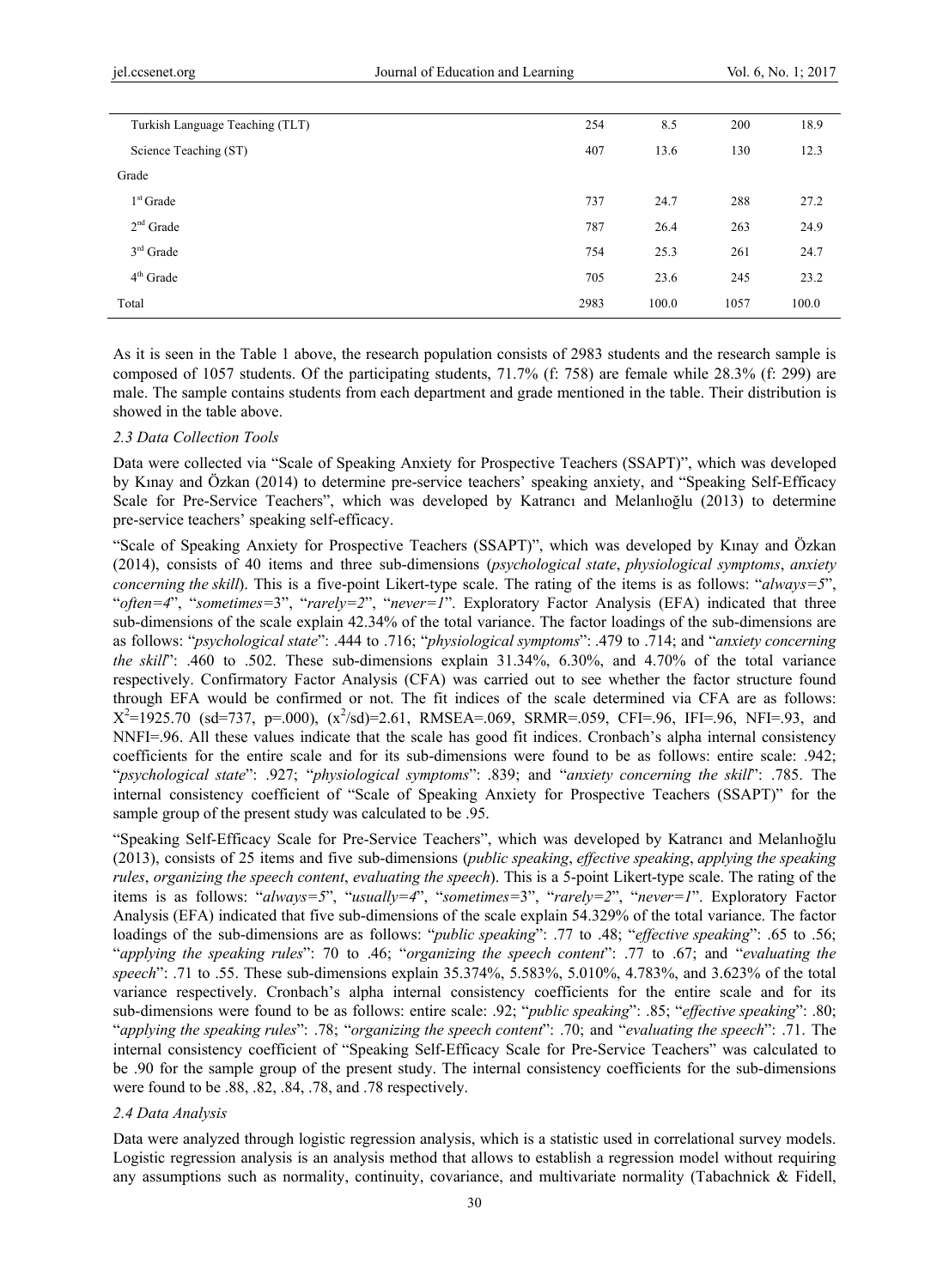1996). According to Atasoy (2001), the main objective of logistic regression analysis is to establish an acceptable model with a good fit that can identify the relationship between the predicting and predicted variables by using minimum number of variables.

Logistic regression analysis is named depending on the structure of the variable to which logit transformation is applied. While the dependent variable of the study is students' *speaking anxiety*, its independent variables are *gender*, *department*, *grade*, and such sub-dimensions of "Speaking Self-Efficacy Scale for Pre-Service Teachers" as *public speaking*, *effective speaking*, *applying the speaking rules*, *organizing the speech content*, and *evaluating the speech*. *Speaking anxiety*, which is the dependent variable of the study, was subjected to two-step cluster analysis and defined as a three-category variable composed of "low", "medium", and "high" speaking anxiety levels. "Ordinal logistic regression analysis" is employed when the dependent variable is a categorical variable with minimum three choices and an ordinal scale (Ayhan, 2006; Cokluk, 2010; Serbetci & Özcomak, 2013). In this study, as speaking anxiety—the dependent variable was transformed into a discrete variable with three categories in the logistic regression analysis and there was also an ordinal relationship between these categories, "ordinal logistic regression analysis" was employed.

In the present study, it was decided to make a "two-step cluster analysis" based on the possibility that the individuals in the heterogeneous dataset came from the same population, and homogenous sub-groups composed of the individuals were created. According to Kayri (2007), two-step cluster analysis can cluster continuous and categorical data properly, and sounder results are obtained in statistical operations after the heterogeneous dataset is divided into homogenous sub-clusters. Two-step cluster analysis was applied to the scores obtained by the Faculty of Education students from "Scale of Speaking Anxiety for Prospective Teachers". To determine the optimal number of sub-clusters, the Bayesian Information Criterion (BIC) was used. It was decided to have three clusters based on the BIC values. By this means, the dependent variable was defined as a three-category variable composed of "low", "medium", and "high" speaking anxiety levels. The Table 2 below presents the results of the two-step cluster analysis of the dependent variable.

| Variable              | Cluster |     | $\frac{0}{0}$ | Mean  | Standard deviation |
|-----------------------|---------|-----|---------------|-------|--------------------|
|                       |         | 170 | 16.1          | 129.8 | 12.2               |
| Dependent<br>variable |         | 373 | 35.3          | 97.6  | 8.4                |
|                       |         | 514 | 48.6          | 67.3  | 11.2               |

Table 2. The results of the two-step cluster analysis of the dependent variable

As it is clear in the Table 2, the two-step cluster analysis indicated the speaking anxiety mean score of 170 students in the first cluster (16.1%) to be 129.8 with a standard deviation of 12.2, that of 373 students in the second cluster (35.3%) to be 97.6 with a standard deviation of 8.4, and that of 514 students in the third cluster (48.6%) to be 67.3 with a standard deviation of 11.2. This being the case; the first cluster includes students with "high" speaking anxiety; the second cluster includes students with "medium" speaking anxiety; and the third cluster includes students with "low" speaking anxiety. The three-category dependent variable was obtained in this way.

In this study, where the ordinal logistic regression analysis was used as the dependent variable had three categories and there was an ordinal relationship between such categories, the students with low speaking anxiety were taken as the "reference category". Hence, the obtained coefficients demonstrate the effects on students' probability of having low speaking anxiety.

#### 2.4.1 Data Preparation

Before the logistic regression analysis was launched, extreme value and missing value analyses were made. 17 forms were excluded from the analysis at the end of the missing value analysis. The data outside the [-3, +3] range were identified through the extreme value analysis, thereby excluding six forms from the analysis. The model was tested over 1,057 data obtained at the end of the extreme value and missing data analyses. In addition, necessary assumptions for the logistic regression analysis were tested. The obtained results are presented below.

## *There must be no problem of multicollinearity between the independent variables.*

The analysis is quite sensitive to high correlations between the independent variables. Thus, there must be no problem of collinearity between the independent variables. Multicollinearity occurs when the correlations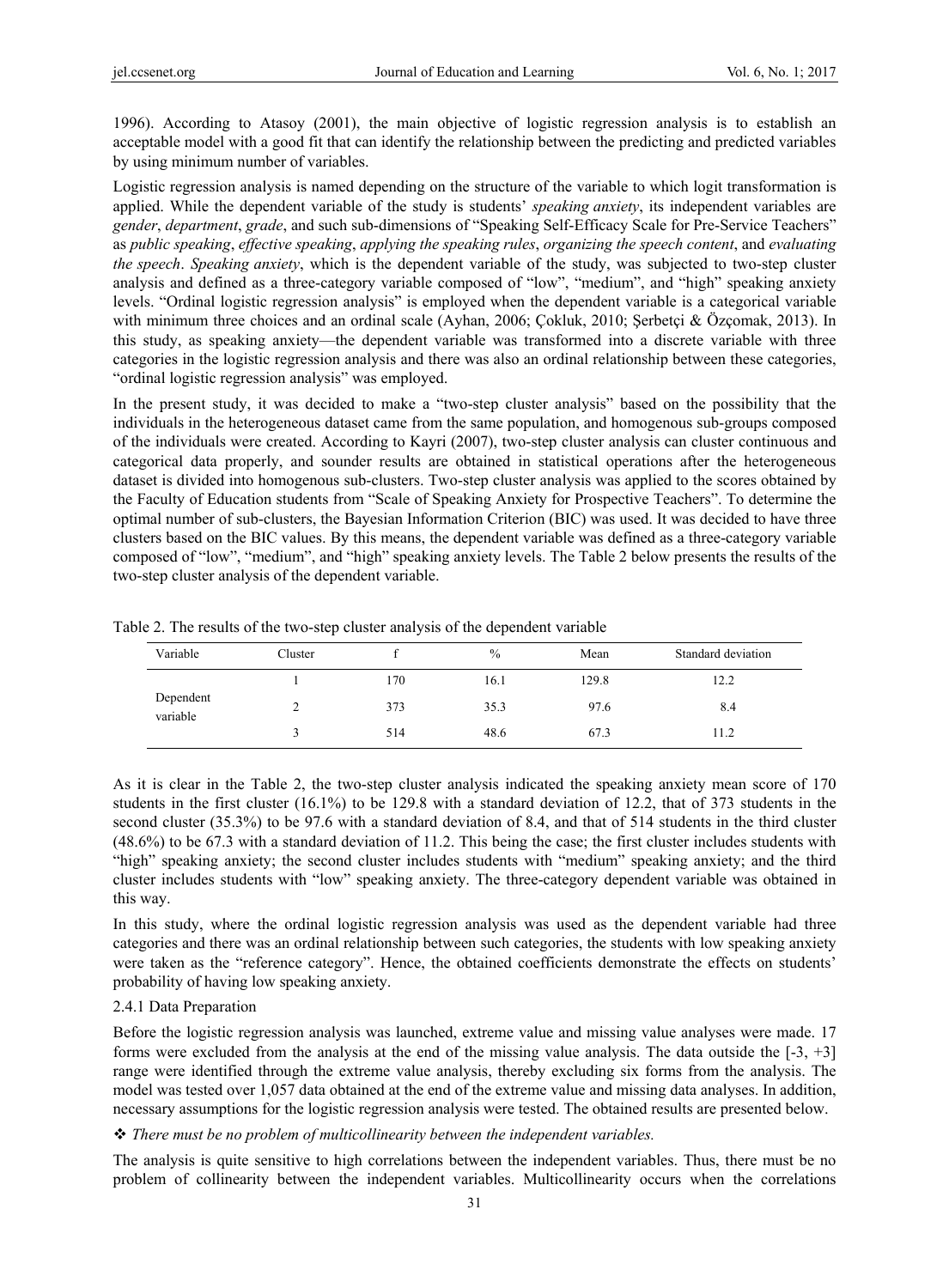between the variables are high (r>.90) (Tabachnick & Fidell, 1996). In the present study, there is no problem of multicollinearity (r<.90).

*For the dependent variable, there must be no problem of multicollinearity between the independent variables.* 

To fulfill this assumption, tolerance and Variance Inflation Factor (VIF) values were calculated. It is expected for the tolerance value to be greater than .02 and the VIF value to be smaller than 10 (Kalaycı, 2010; Field, 2009). The Table 3 below presents the tolerance and VIF values of the predictor variables.

Table 3. The results concerning the assumption of multicollinearity between the independent variables

| Variables  | <b>TOLERANCE</b> | <b>VIF</b> |
|------------|------------------|------------|
| Gender     | .946             | 1.057      |
| Department | .990             | 1.010      |
| Grade      | .972             | 1.029      |
| <b>PS</b>  | .323             | 3.097      |
| ES         | .365             | 2.743      |
| <b>ASR</b> | .350             | 2.855      |
| <b>OSC</b> | .380             | 2.630      |
| <b>ETS</b> | .488             | 2.048      |

According to the Table 3, the tolerance values range from .323 to .990 for the independent variables and all the values are greater than .02. The VIF values, on the other hand, range from 1.010 to 3.097 for the independent variables and all the values are smaller than 10. Hence, it can be said that the relevant assumptions are fulfilled here.

## *Assumption of parallelism must be fulfilled.*

Assumption of parallelism requires that the estimated values of the parameters are equal for all categories of the dependent variable (Şerbetçi & Özçomak, 2013). In other words, assumption of parallelism suggests that the estimated values of the parameters must pass through the same intercept for all categories of the dependent variable (Akın & Şentürk, 2012). To determine the most appropriate logit models, as many models as the binary combinations of the number of the categories are defined, and the parallelisms of sub-models to each other are analyzed (Özdamar, 2013). Chi-square test was used to test the validity of the assumption of parallelism in the logistical regression analysis. The obtained results are given in the Table 4 below.

Table 4. The results concerning the assumption of parallelism in the ordinal logistic regression analysis

| Model           | -2 Log likelihood<br>$(-2LL)$ | $\chi^2$ | sd | p    |
|-----------------|-------------------------------|----------|----|------|
| Null Hypothesis | 1589.110                      |          |    |      |
| General         | 1568.316                      | 20.795   | 15 | .144 |

 $H<sub>0</sub>=$ The estimated values of the parameters pass through the same intercept.

 $H_1$ =The estimated values of the parameters pass through different intercepts.

The Table 4 shows that the assumption of parallelism tested through chi-square test was fulfilled ( $\chi^2$ =20.795,  $p>0.05$ ). In other words,  $H_0$  is supported. This indicates that each category of the dependent variable (i.e., speaking anxiety) is equal to one another. The overall evaluation of the assumption test results indicated the ordinal logistic regression analysis to be applicable.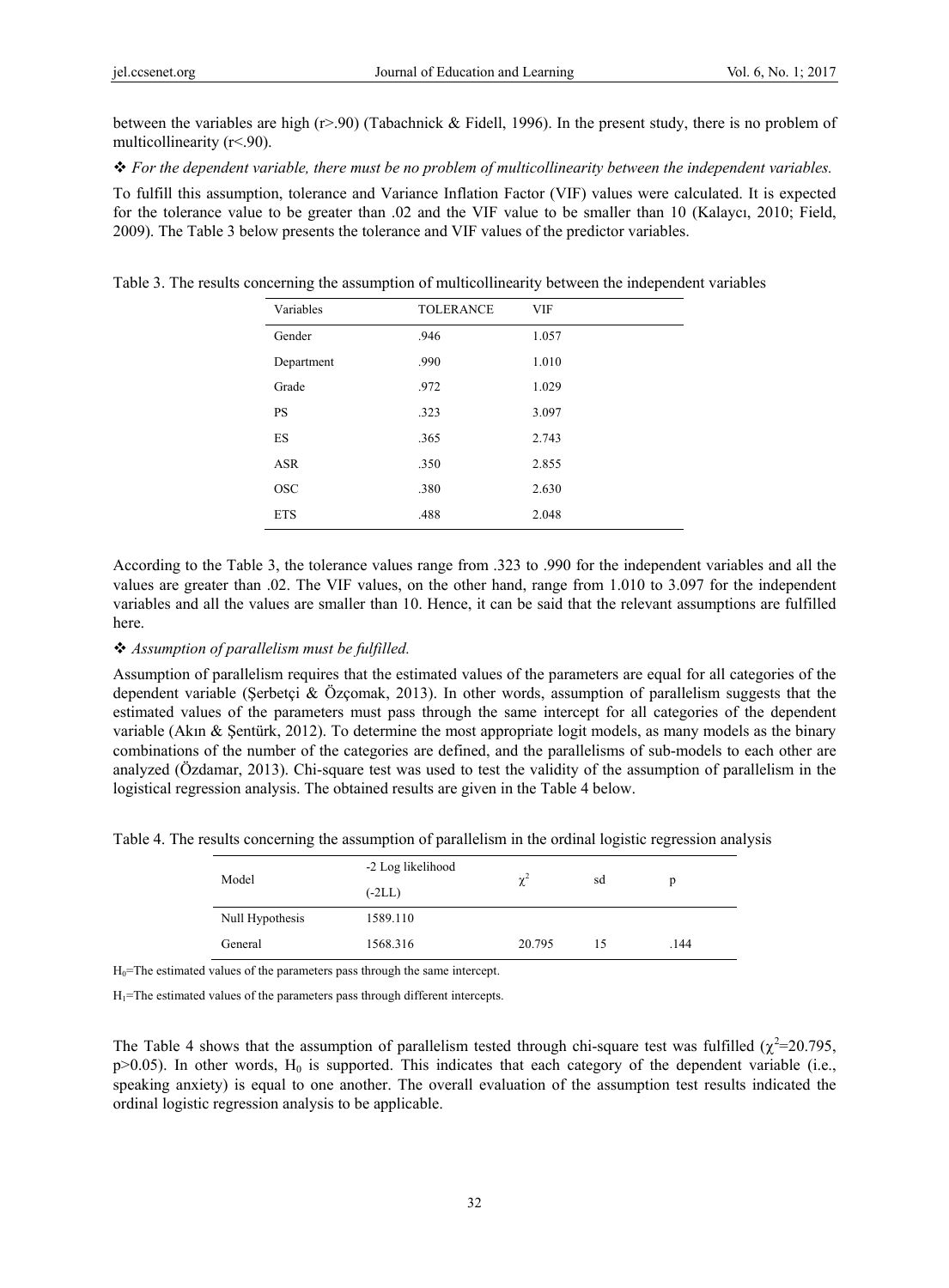# **3. Findings**

This section presents the findings obtained through the ordinal logistic regression analysis. The model fitness information table obtained through the analysis yields the -2 log likelihood (-2LL) value for the model established without the independent variables and the model established with the inclusion of the independent variables. The Table 5 below presents the findings concerning the model fitness.

| Model              | -2 LL    | $\sim$  | sd |      |
|--------------------|----------|---------|----|------|
| Only the intercept | 2139.509 |         |    |      |
| Final              | 1589.110 | 550.399 | L۵ | .000 |

Table 5. Details about the model fitness

According to the Table 5, there is a significant difference between the model established with the independent variables and the initial model established without the independent variables  $(X^2=2139.509-1589.110=550.399)$ , p<.05). This shows the existence of a relationship between the dependent variable and the independent variable.

In the second stage, the goodness-of-fitness results of the model were examined. Based on Pearson's chi-square and deviation statistics, model-data fit is evaluated by the use of the difference between the observed and the expected values (Şenel & Alatlı, 2014; Şerbetçi & Özçomak, 2013; Ayhan, 2006). The Table 6 presents the goodness-of-fit test results of the model.

Table 6. Goodness-of-fit test results

|           | $\sim$<br>$\sim$ | sd   | L.    |  |
|-----------|------------------|------|-------|--|
| Pearson   | 2002.135         | 2093 | .921  |  |
| Deviation | 1589.110         | 2093 | 1.000 |  |

 $H_0$ =The model represents the data.

H1=The model does not represent the data.

Table 6 shows that Pearson's chi-square value  $(\chi^2=2002.135, p>0.05)$  and deviation chi-square value  $(\chi^2=1589.110, p>0.05)$  concerning the goodness-of-fitness of the model are not significant. This indicates that H<sub>0</sub> hypothesis is supported, and the model fits the data.

The goodness-of-fitness of the model was also analyzed via pseudo  $R<sup>2</sup>$  values in the study. The purpose of pseudo  $R<sup>2</sup>$  is to measure and assess the strength of the relationship between the dependent and independent variables (Şenel & Alatlı, 2014). The findings obtained through the analysis are given in the Table 7 below.

Table 7. Results concerning the pseudo  $R^2$  value

| Cox and Snell | Nagelkerke | McFadden |
|---------------|------------|----------|
| .406          | .468       | .257     |

As can be seen in the Table 7, the pseudo  $R^2$  values were calculated to be Cox and Snell (.136), Nagelkerke (.158), and McFadden (.074). Mcfadden, Cox-Snell, and Nagelkerke  $R^2$  statistics are the most frequently used  $R^2$ statistics (Şenel & Alatlı, 2014; Şerbetçi & Özçomak, 2013). However, the Nagelkerke value is evaluated as it is difficult to interpret the Cox and Snell value (Field, 2009). The Nagelkerke  $R^2$  value shows what percentage of the dependent variable is explained by the independent variables (Oruç & Özen Kutanis, 2015). Accordingly, the independent variables in the model explain the dependent variable by 46.8% in the present study.

Finally, Wald test should be performed in order to see whether the independent variables are significant or not. Testing the logistic regression analysis via Wald statistics provides the advantage of finalizing this analysis with parameter findings that are non-biased and non-deviating (Çokluk, 2010). The "e exponent" of the Wald statistic needs to be obtained to reveal the odds ratio in order to interpret the model. The odds ratio demonstrates how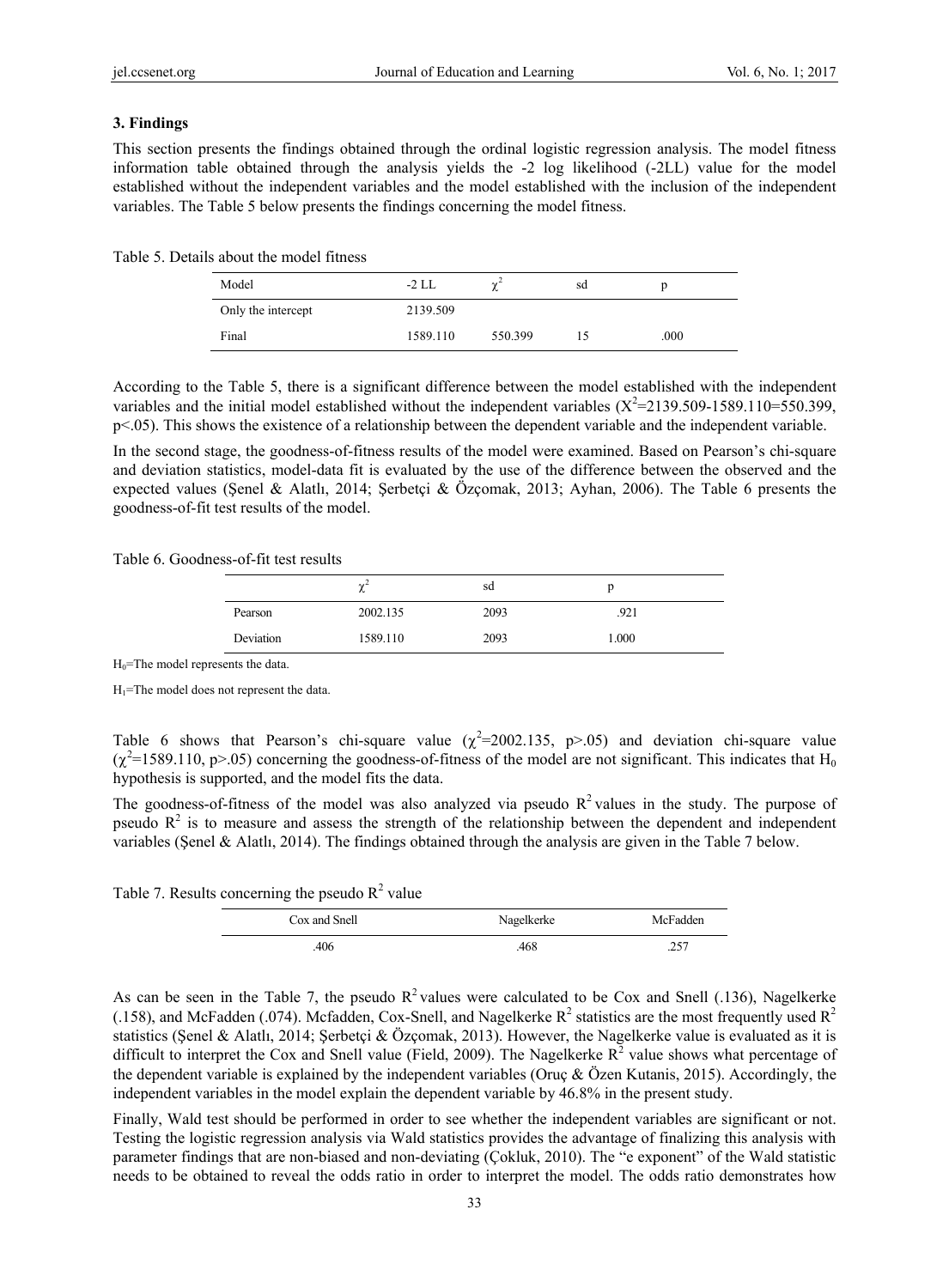many times more or less the likelihood of one event under examination to occur is relative to another under examination. It is calculated through the following equation: "*Odds ratio=*  $e^{a+\beta}/e^a = e^{\beta}$ " (Salmi, Desenclos, Grein, Moren, & Bremer, 2015). Field (2009) also suggests the interpretation based on the odds ratio. The results obtained from these analyses are shown in the Table 8 below.

| Variables   |                                                                         | $\boldsymbol{\beta}$ | Wald    | Odds ratio    | $\, {\bf p}$ |
|-------------|-------------------------------------------------------------------------|----------------------|---------|---------------|--------------|
|             |                                                                         |                      |         | $(e^{\beta})$ |              |
| Dependent   | $1$ (High)                                                              | 5.847                | 115.214 |               | $.000\,$     |
| Variable    | 2 (Medium)                                                              | 8.407                | 206.885 |               | .000         |
|             | Female                                                                  | $-.373$              | 5.321   | .690          | .021         |
|             | Male                                                                    | $0^{\rm a}$          |         |               |              |
|             | <b>PSO</b>                                                              | $-.182$              | .455    |               | .500         |
|             | <b>EST</b>                                                              | $-454$               | 2.809   |               | .094         |
|             | <b>SST</b>                                                              | $-.731$              | 6.824   | .484          | .009         |
|             | PCGT                                                                    | $-.352$              | 1.693   |               | .193         |
|             | <b>PSMT</b>                                                             | $-.258$              | .859    |               | .354         |
|             | $\ensuremath{\mathsf{T}}\ensuremath{\mathsf{L}}\ensuremath{\mathsf{T}}$ | $-.621$              | 5.922   | .540          | .015         |
| Independent | ${\rm ST}$                                                              | $0^a$                |         |               |              |
| Variable    | 1 <sup>st</sup> Year                                                    | $-.014$              | .005    |               | .943         |
|             | $2nd$ Year                                                              | .175                 | .792    |               | .373         |
|             | $3^{\rm rd}$ Year                                                       | .090                 | .211    |               | .646         |
|             | 4 <sup>th</sup> Year                                                    | $0^{\rm a}$          |         |               |              |
|             | $\mathbf{P}\mathbf{S}$                                                  | 1.040                | 51.829  | 2.809         | .000         |
|             | ${\rm ES}$                                                              | .153                 | .812    |               | .367         |
|             | $\operatorname{ASR}$                                                    | 1.163                | 58.139  | 3.175         | $.000\,$     |
|             | <b>OSC</b>                                                              | $-.027$              | .037    |               | .847         |
|             | <b>ETS</b>                                                              | .190                 | 2.209   |               | .137         |

Table 8. Expressing the significance of the parameters of the model

Table 8 shows the results of the significance analyses of the parameters of the model. They indicate that the variables of gender (p=.021), SST (p=.009), TLT (p=.015), PS (p=.000), and ASR (p=.000) have significant effects on speaking anxiety. Field (2009) states that the parameter significance values corresponding to this statistic have to be smaller than .05. It is stated that the parameter interpretation of the ordinal logistic regression analysis is different and more complicated than binary and multinomial logistic regression analyses, and the "e-exponent" of the estimated parameter values must be calculated to interpret them. Also, the reference categories must be identified, which means interpretation must be made according to the identified reference category. This analysis of parameter significance is called "interpretation according to the odds ratio" (Akın & Şentürk, 2012; Garson, 2012). In this sense, "e-exponent" values are calculated in the Table 8 in order to make interpretation. In regard to the interpretation of the odds ratio, Field (2009) states that an increase occurs if the odds value is greater than 1, and a decrease occurs if the odds value is smaller than 1.

The Table 8 shows that the female students' probability of having low speaking anxiety is .37 lower than that of the male students. The interpretation according to odds ratio indicates that the odds ratio is .690, which is smaller than 1. That is to say, the female students have a .690 times lower probability of having low speaking anxiety than the male students. All in all, it is possible to say that the female students have higher speaking anxiety levels than the male students.

A significant difference was observed between the students of Social Science Teaching and the students of Turkish Language Teaching. The Social Sciences Teaching students' probability of having low speaking anxiety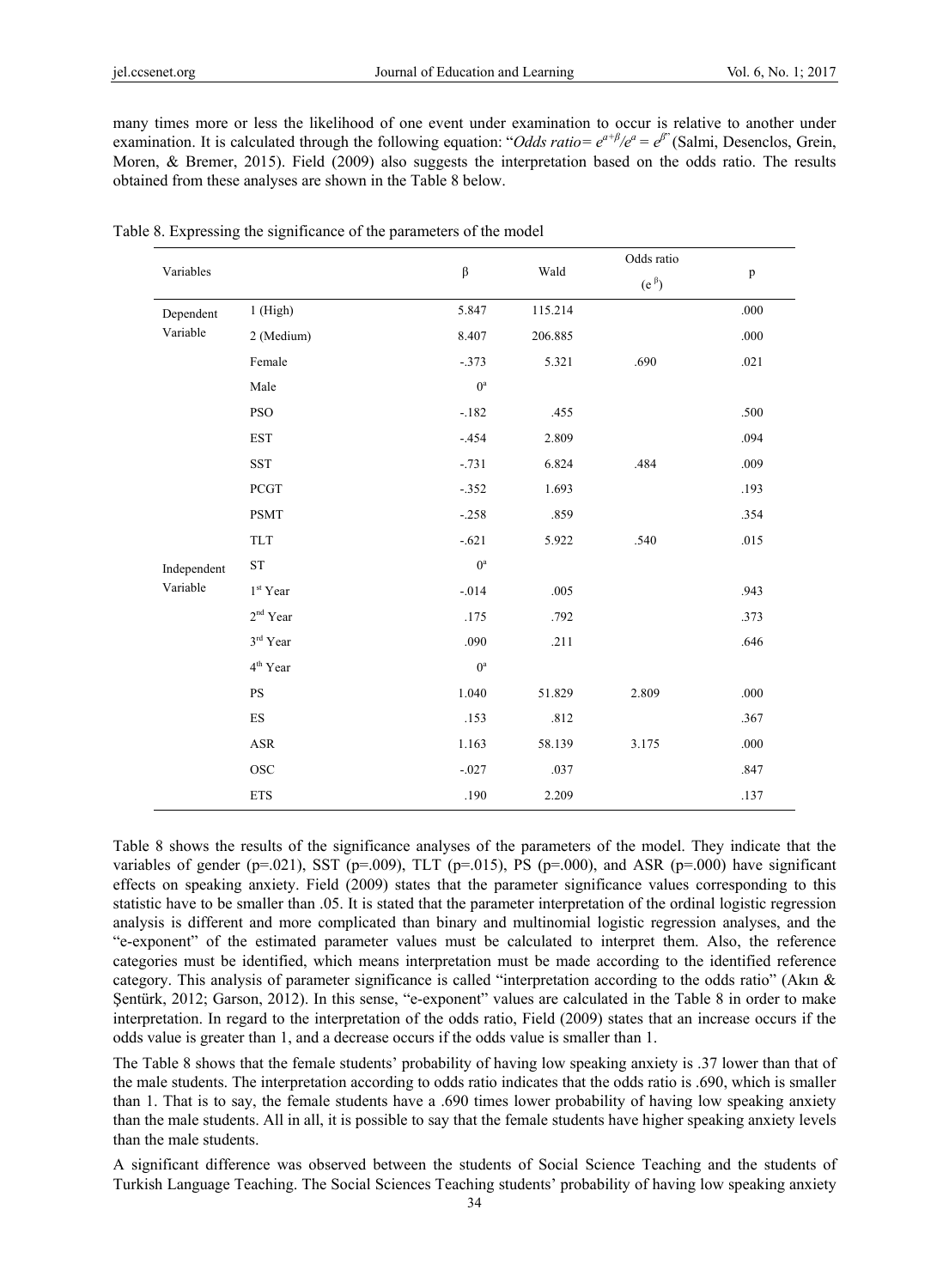is .72 smaller than that of the Science Teaching students. The odds ratio is .484, which is smaller than 1. This means that the Social Sciences Teaching students have .48 times lower speaking anxiety than the Science Teaching students. The Turkish Language Teaching students' probability of having low speaking is .62 smaller than that of the Science Teaching students. The odds ratio is .540, which is smaller than 1. This implies that the Turkish Language Teaching students have .54 times lower speaking anxiety than the Science Teaching students. The speaking anxiety levels of the students studying Social Sciences Teaching and Turkish Language Teaching are higher than those of the students studying Science Teaching.

A significant difference was observed in terms of "Speaking Self-Efficacy Scale for Pre-service Teachers" sub-dimensions such as "public speaking" and "applying the speaking rules". One unit of increase in the "public speaking" sub-dimension increases the probability of having low speaking anxiety by 1.040 units. The odds ratio of the variable of public speaking is 2.809, which is greater than 1. This indicates that one unit of increase in the "public speaking" sub-dimension increases low speaking anxiety 2.81 times. It means that as the students' public speaking self-efficacy increases, they have lower speaking anxiety levels. A unit of increase in the "applying the speaking rules" sub-dimension increases the probability of having low speaking anxiety by 1.163 units. The odds ratio of the variable is 3.175, which is greater than 1. This means that one unit of increase in the "applying the speaking rules" sub-dimension increases the probability of having low speaking anxiety 3.18 times. This indicates that as the students' self-efficacy in applying the speaking rules increases, they have lower speaking anxiety.

#### **4. Conclusion and Discussion**

This study sought to determine whether Cumhuriyet University Faculty of Education students' levels of speaking anxiety are predicted by the variables of gender, department, grade, and "Speaking Self-Efficacy Scale for Pre-Service Teachers" sub-dimensions such as "public speaking", "effective speaking", "applying the speaking rules", "organizing the speech content", and "evaluating the speech".

The results of the logistic regression analysis indicate that the variables of gender, department (e.g., Social Science Teaching and Turkish Language Teaching), and "Speaking Self-Efficacy Scale for Pre-Service Teachers" sub-dimensions such as "public speaking" and "applying the speaking rules" have significant effects on speaking anxiety.

The literature contains dwelling on the variables that are influential on students' speaking anxiety. One of the variables influential on speaking anxiety is gender. It was seen in the present study that the female students have higher speaking anxiety than the male students. Suroğlu Sofu (2012) conducted a master's thesis in which the speaking anxiety levels of pre-service teachers were compared in terms of gender. In that study, it was seen that female students have significantly higher speaking anxiety levels than the male students, which shows the consistency with the results of the present study. Contrary to the results of the present study, Sevim and Gedik (2014) analyzed the speaking anxiety of secondary education students and revealed that male students have higher speaking anxiety levels than the female students. There are also studies reporting that gender is not significantly influential on speaking anxiety. Lüle Mert (2015) and Özkan and Kınay (2015) carried out studies on pre-service teachers' speaking anxiety levels. They concluded that the variable of gender is not a determiner of speaking anxiety. Similarly, Katrancı and Kuşdemir (2015) conducted an experimental study to analyze the influence of the Speaking course practices on pre-service teachers' speaking anxiety levels. They found no statistically significant difference between the female and male preservice teachers in terms of the pre-test scores obtained from the speaking anxiety scale. However, they observed that the female students' speaking anxiety levels decreased following the Speaking course practices. Kavruk and Deniz (2015) carried out a study on middle school students' speaking anxiety. They did not observe any statistically significant difference in the middle school students' speaking anxiety levels in terms of gender. However, the arithmetic mean of their data indicated higher speaking anxiety among the male students than the female students.

Another variable influential on speaking anxiety is department. The present study showed that the Social Science Teaching students and the Turkish Language Teaching students have higher speaking anxiety levels than the Science Teaching students. Temiz (2013) concluded that pre-service Turkish Language teachers have higher speaking anxiety levels than pre-service Music teachers, which is consistent consistent with the result of this study that the Turkish Language Teaching students have higher levels of speaking anxiety. Katrancı and Kuşdemir (2015) carried out an experimental study and analyzed the speaking anxiety levels of pre-service Pre-school, Psychological Counseling and Guidance, Computer and Instructional Technologies, and Science teachers. In that study, the comparison of the pre-service teachers' post-test scores obtained from the speaking anxiety scale indicated a lower level of anxiety among the pre-service pre-school teachers than the pre-service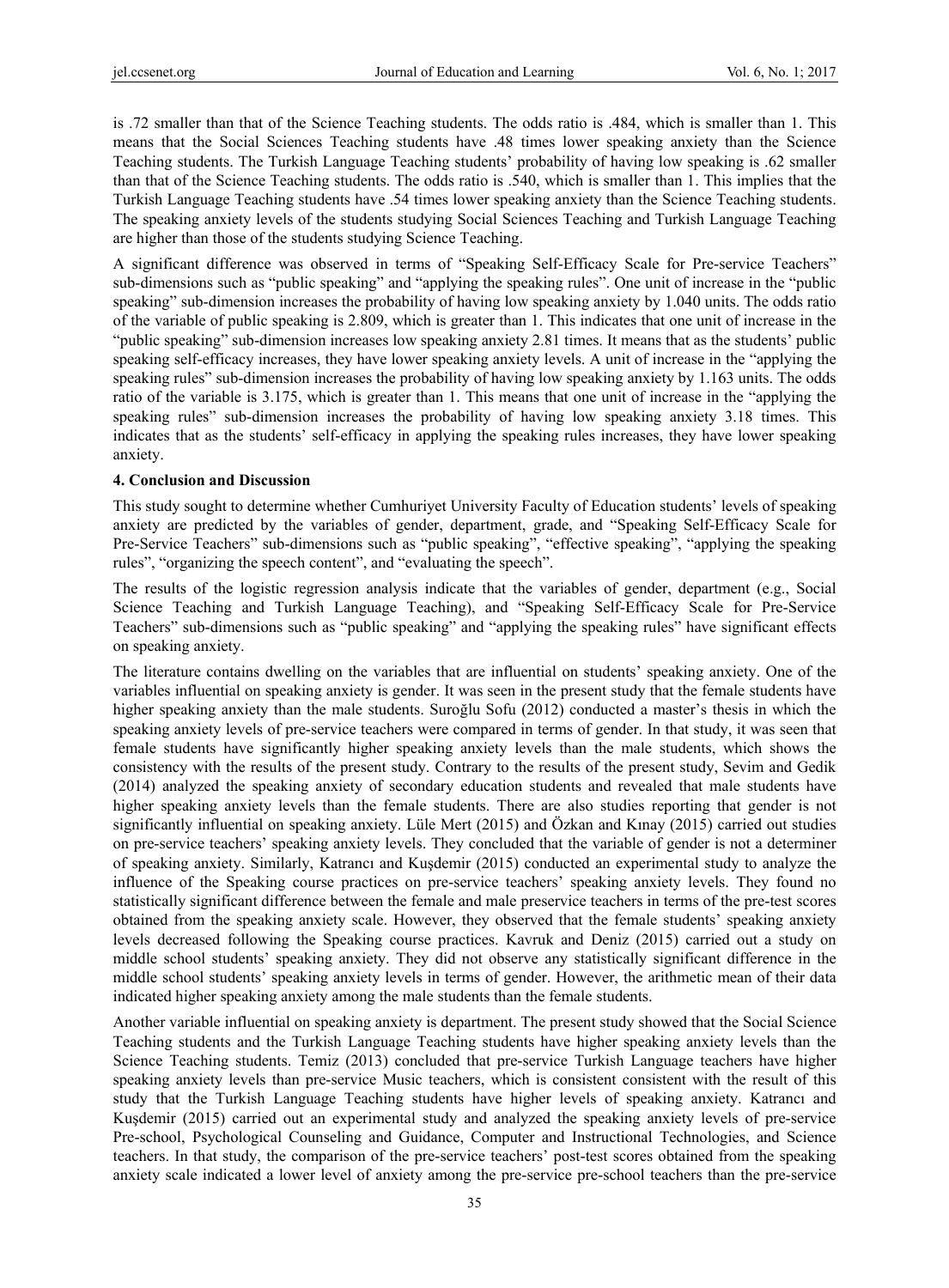teachers from other departments. Based on the obtained data, it is possible to say that level of speaking anxiety may differ from group to group by department. The literature also contains studies revealing that there is no significant difference between pre-service teachers in terms of speaking anxiety according to the departments they study. Suroğlu Sofu (2012) concluded in his master thesis that there is no statistically significant difference in the speaking anxiety mean scores of the students from the departments of Pre-school Teaching, Science Teaching, Primary School Teaching, Computer Education, Mentally-Disabled Children's Education, Turkish Language Teaching, English Language Teaching, Psychological Counseling and Guidance Teaching, Social Sciences Teaching, and Mathematics Teaching. Similarly, Temiz (2015) conducted a study with pre-service teachers and concluded that there is no significant difference in pre-service Music, Mathematics, Turkish Language, and Science teachers' speaking anxiety levels.

Another variable influential on speaking anxiety is "public speaking", which is one of the sub-dimensions of "Speaking Self-Efficacy Scale for Pre-Service Teachers". The present study indicated that as students' self-efficacy in public speaking increases, they have lower levels of speaking anxiety. Akkaya (2012) conducted a study to demonstrate pre-service teachers' views regarding speaking problems. In that study, the pre-service teachers stated that not being able to give a public speech is one of the most important problems. According to Jalongo and Hirsh (2010), the fear and anxiety felt by children while they are doing oral reading (due to being judged by their teachers and peers) are combined with public speaking anxiety. Hence, it is possible to say that improving public speaking competency may reduce speaking problems and the anxiety that may appear. Arslan (2012) received university students' views regarding public speaking. The findings of that study reveal that the majority of university students think that educational institutions do not provide the society with people who can easily express themselves in front of people and do not give students adequate opportunity to engage in public speaking. Thus, it can be said that people with low levels of public speaking competency are likely to have speaking anxiety. Similarly, in the study carried out by Demir and Melanlıoğlu (2014), despite their willingness to give public speeches, the majority of university students expressed their avoidance of the tasks requiring speaking due to not having a good command of Turkish language, being afraid of giving incorrect or imperfect information, lack of self-confidence, diction problems, worry about not being understood. Public speaking is not a routine activity, and it requires adapting to the process consciously (Ayres & Hopf, 1993). In the light of these data, it is possible to state that public speaking competency may be a variable influential on anxiety.

The last variable influential on speaking anxiety is "applying the speaking rules", which is one of the sub-dimensions of "Speaking Self-Efficacy Scale for Pre-Service Teachers". It was seen in the present study that as the students' self-efficacy in applying the speaking rules increases, they have lower levels of speaking anxiety. The items of this sub-dimension are as follows: "I can make eye contact with the audience while speaking"; "I can speak with a tone of voice that can be heard by the audience"; "I can make emphasis, intonation, and pause while speaking, when appropriate"; "I can speak in accordance with the characteristics of the speech type I have chosen"; and "I can support my speech with appropriate gestures and mimics". Similarly, Başaran and Erdem (2009) state that the speaker's tone of voice, emphasis, intonations, pronunciation, a good breath control, pausing at appropriate points during the speech, a good command of body language, speaking speed, obeying the grammatical rules, and audibility of the speech are important factors for an elegant, accurate, and effective speaking. Akkaya (2012) conducted a study to reveal preservice teachers' views regarding speaking problems and determined that not applying the grammatical rules as well as voice, tone, emphasis, and pronunciation mistakes are important speaking problems. Based on the obtained data, it is possible to say that enhancing self-efficacy in applying the speaking rules will result in an effective, accurate, and elegant speech, leading to a decrease in speaking problems and anxiety.

One of the independent variables of the study is grade. It was found in this study that grade does not have a significant influence on speaking anxiety. The literature contains studies that show a relationship between speaking anxiety and grade. The results reported by Sevim and Gedik (2014) are consistent with the results of the present study. They report no significant difference in secondary education students' speaking anxiety scores in terms of grade. Conducting a study on middle school students' speaking anxiety, Kavruk and Deniz (2015) determined that there is no statistical relationship between middle school students' speaking anxiety levels and grades. However, the arithmetic means of the data indicated that  $5<sup>th</sup>$  and  $8<sup>th</sup>$  graders have lower anxiety levels than other grades. Contrary to the results of the present study, Suroğlu Sofu (2012) found out that university students studying in their first and fourth years differ significantly in terms of speaking anxiety. According to the results of that study, first year students have higher speaking anxiety levels than the fourth year students. In addition, conducting a study to explore the speaking anxiety of pre-service Turkish Language teachers, Lüle Mert (2015) revealed that 2<sup>nd</sup> year students have higher speaking anxiety levels than other graders. Özkan and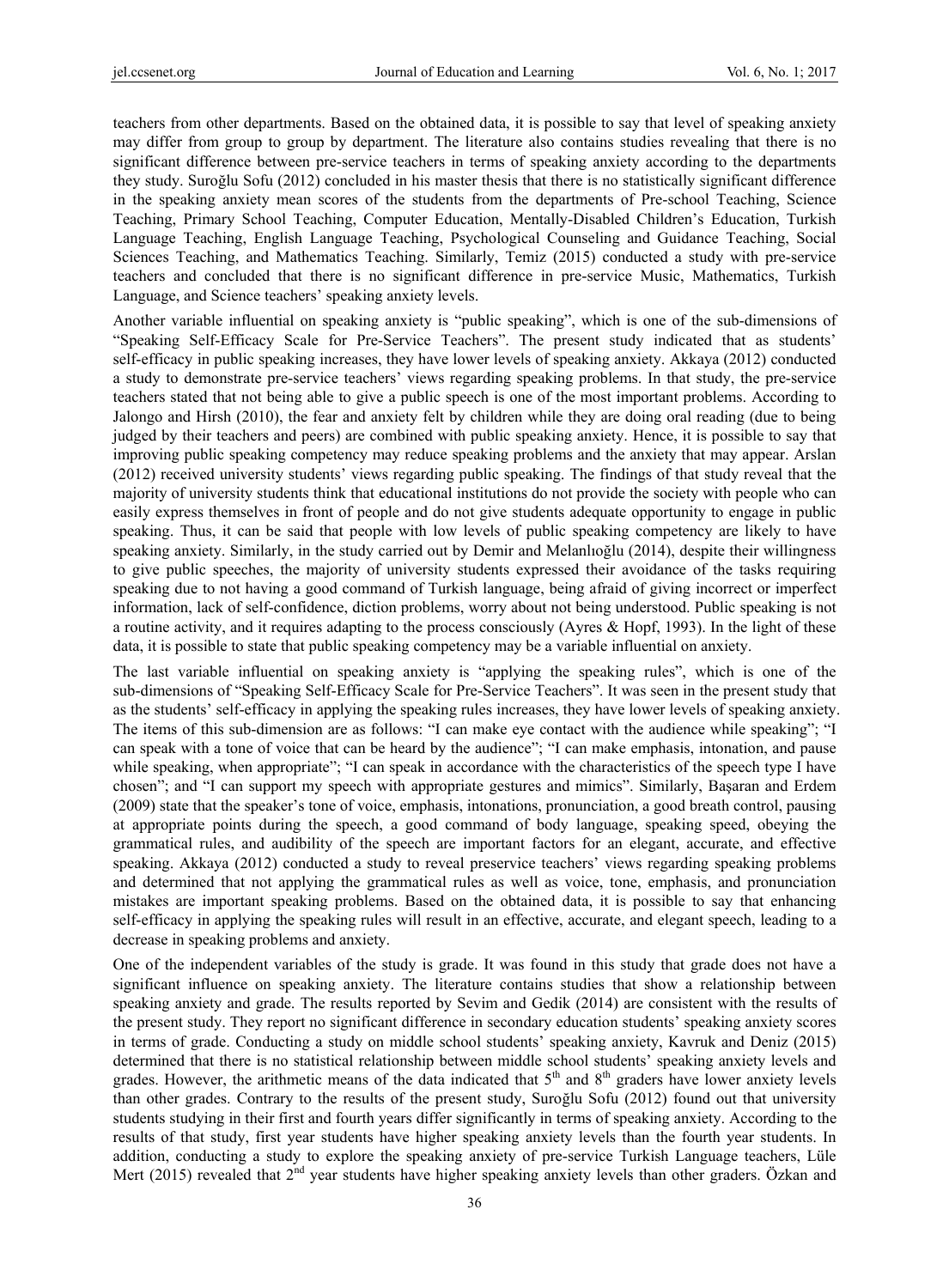Kınay (2015) determined that grade leads to a significant difference between pre-service teachers' total anxiety scores and their scores in all sub-dimensions of speaking anxiety except for physiological symptoms. Furthermore, they observed that preservice teachers' speaking anxiety levels decrease as their grades get higher. Based on the obtained results, it is possible to say that speaking anxiety levels may show different characteristics within different groups.

# **5. Recommendations**

Based on the research findings, the following recommendations can be put forward. Comparative studies can be conducted to detect the variables influential on the speaking anxiety levels of students studying in the faculties of education of different universities. Research can be conducted to reveal the speaking anxiety levels of students from of different grades and of people from of different groups (e.g., teachers, students, faculty members). Mixed models in which both quantitative and qualitative data are employed together can be used, besides the models only making use of quantitative data, in order to demonstrate to what extent the variables associated with speaking anxiety are influential. In this way, multidimensional and in-depth assessments can be made. Experimental studies can also be conducted on speaking anxiety. It can be investigated whether the created course contents and practices lead to a difference in students' speaking anxiety levels. It may be ensured that students speak in front of people more. In addition, guidance may be provided to improve self-efficacy in public speaking and applying the speaking rules. In undergraduate programs, which include environments where students can engage in public speaking, they can be encouraged to express their emotions and opinions easily, to interact with others, and to be more active, eliminating the negative influence created by speaking anxiety. Especially students with high levels of anxiety can be supported to receive help from an expert before they start the teaching profession. Furthermore, the practices in "School Experience" and "Teaching Practice" courses can be used as opportunities to decrease students' speaking anxiety.

# **References**

Adalı, O. (2003). *Anlamak ve anlatmak*. İstanbul: Pan Yayıncılık.

Akbayır, S. (2011). *Nasıl konuşabilirim*. Ankara: Pegem Akademi Yayınları.

- Akın, H. B., & Şentürk, E. (2012). Bireylerin mutluluk düzeylerinin ordinal lojistik regresyon analizi ile incelenmesi. *Öneri*, *10*(37), 183-192. Retrieved from http://e-dergi.marmara.edu.tr/maruoneri/article/view/1012000182 adresinden erişildi
- Akkaya, A. (2012). Öğretmen adaylarının konuşma sorunlarına ilişkin görüşleri. *Mustafa Kemal Üniversitesi Sosyal Bilimler Enstitüsü Dergisi*, *9*(20), 405-420. Retrieved from http://www.mku.edu.tr/files/25\_dosya\_1367484465.pdf adresinden erişildi.
- Andrade, M., & Williams, K. (2009). Foreing language learning anxiety in japanese efl universty classes: Physical, emotional, expressive and verbalreactions. *Sophia Junior College Faculty Journal*, *29*, 1-24. Retrieved from https://www.jrc.sophia.ac.jp/pdf/research/bulletin/ver2901.pdf adresinden erişildi
- Arslan, A. (2012). Üniversite öğrencilerinin "topluluk karşısında konuşma" ile ilgili çeşitli görüşleri (Ağrı İbrahim Çeçen Üniversitesi örneği). *Turkish Studies-International Periodical For The Languages, Literature and History of Turkish or Turkic*, *7*(3), 221-231. Retrieved from http://turkishstudies.net/Makaleler/288505601\_14Arslan%20Akif\_S-221-231.pdf adresinden erişildi
- Atasoy, D. (2001). *Lojistik regresyon analizinin incelenmesi ve bir uygulaması*. Yayımlanmamış Yüksek lisans tezi, Cumhuriyet Üniversitesi, Sivas.
- Ayhan, S. (2006). *Sıralı lojistik regresyon analiziyle Türkiye'deki hemşirelerin iş bırakma niyetini etkileyen faktörlerin belirlenmesi*. Yayımlanmamış Yüksek lisans tezi, Osmangazi Üniversitesi, Eskişehir.
- Ayres, J., & Hopf, T. (1993). *Coping with speech anxiety*. Norwood, NJ: Ablex Publishing Corporation.
- Başaran, M., & Erdem, İ. (2009). Öğretmen adaylarının güzel konuşma becerisi ile ilgili görüşleri üzerine bir araştırma. *Kastamonu Eğitim Dergisi*, *17*(3), 743-754. Retrieved from http://www.kefdergi.com/pdf/17\_3/17\_3-2.pdf adresinden erişildi.
- Barlow, D. (2002). *Anxiety and its Disorders: The Nature and Treatment of Anxiety and Panic* (2nd ed.). New York: Guilford Press. Retrieved from http://www.imd.inder.cu/adjuntos/article/354/Anxiety%20and%20Its%20Disorders.pdf adresinden erişildi
- Beatty, M. J. (1988). Situational and Predispositional correlates of public speaking anxiety. *Communication Education*, *37*(1), 28-39. http://dx.doi.org/10.1080/03634528809378701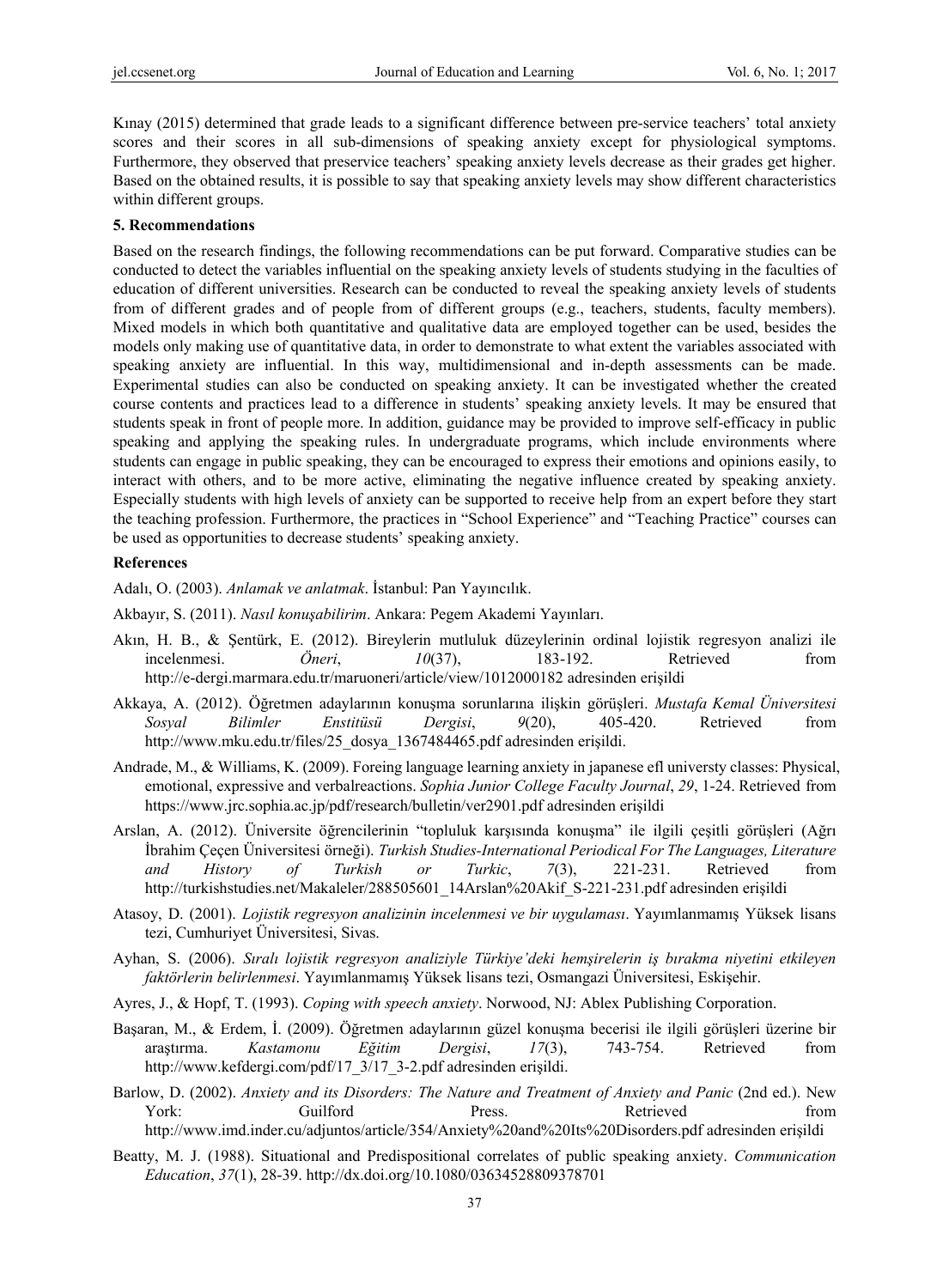- Beatty, M. J., & Andriate, G. S. (1985). Communication apprehension and general anxiety in the prediction of public speaking anxiety. *Communication Quarterly*, *33*(3), 174-184. http://dx.doi.org/10.1080/01463378509369596
- Behnke, R. R., Sawywe, C. R., & King, P. E. (1987). The communication of public speaking anxiety. *Communication Education*, *36*(2), 138-141. http://dx.doi.org/10.1080/03634528709378654
- Beyreli, L., Çetindağ, Z., & Celepoğlu, A. (2012). *Yazılı ve sözlü anlatım* (7. bs.). Ankara: Pegem Akademi Yayıncılık.
- Burger, J. M. (2006). *Kişilik* (İ. D. Erguvan Sarıoğlu, Çev.). İstanbul: Kaknüs Yayınları.
- Büyüköztürk, Ş., Kılıç Çakmak, E., Akgün, Ö. A., Karadeniz, Ş., & Demirel, F. (2010). *Bilimsel araştırma yöntemleri*. Ankara: Pegem Akademi Yayıncılık.
- Calp, M. (2010). *Özel eğitim alanı olarak Türkçe öğretimi*. Ankara: Nobel Yayın Dağıtım.
- Casado, M. A., & Dereshiwsky, M. I. (2001). Foreign language anxiety of university students. *Academic Journal Article From College Student Journal*, *35*(4), 539-551.
- Clevenger, T. (1959). A synthesis of experimental research in stage fright. *Quarterly Journal of Speech*, *45*(2), 134-145.
- Çokluk. Ö. (2010). Lojistik regresyon analizi: Kavram ve uygulama. *Kuram ve Uygulamada Eğitim Bilimleri*, *10*(3), 1357-1407. Retrieved from http://www.kuyeb.com/pdf/tr/3e2b1f84ce847e4fef09b68db9b1a420kFULL.pdf adresinden erişildi
- Daly, J. A., Vangelisti, A. L., & Lawrence, S. G. (1989) .Self-focused attention and public speaking anxiety. *Personality and Individual Differences*, *10*(8), 903-913.
- Demir, T. (2010). Konuşma eğitiminde benmerkezci konuşmaya yönelik bir deneme. *Kastamonu Eğitim Dergisi*, *18*(2), 415-430. Retrieved from http://www.kefdergi.com/pdf/18\_2/18\_2\_7.pdf adresinden erişildi
- Demir, T., & Melanlıoğlu, D. (2014). Ortaokul öğrencileri için konuşma kaygısı ölçeği: Geçerlik ve güvenirlik çalışması. *Ankara University, Journal of Faculty of Educational Sciences*, *47*(1), 103-124. Retrieved from http://turkishstudies.net/Makaleler/1923586635\_101%C3%96zkanErdost-vd-sos-1747-1760.pdf adresinden erişildi
- Demirel, Ö., & Şahinel, M. (2006). *Türkçe ve sınıf öğretmenleri için Türkçe öğretimi*. Ankara: Pegem Akademi Yayıncılık.
- Ergin, M. (2003). *Edebiyat ve eğitim fakültelerinin Türk dili ve edebiyatı bölümleri için Türk dil bilgisi*. İstanbul: Bayrak Yayım.
- Ergin, A., & Birol, C. (2005). *Eğitimde iletişim*. Ankara: Anı Yayıncılık.
- Field, A. (2009). *Discovering statistics using SPSS (and sex and drugs and rock "n" roll)* (3rd ed.). London: Sage publications.
- Garson, D. G. (2012). *Ordinal regression*. Asheboro: Statistical Associates Publishing.
- Güneş, F. (2007). *Türkçe öğretimi ve zihinsel yapılandırma*. Ankara: Nobel Yayın Dağıtım.
- Hay, M. C. (2009). Anxiety, remembering, and agency: Biocultural insights for understanding sasaks' responses to illness. *Journal of the Society for Pschological Anthropology*, *37*(1), 1-31. http://dx.doi.org/10.1111/j.1548-1352.2009.01029.x
- Horwitz, E. K., Horwitz, M. B., & Cope, J. (1986). Foreing language classroom anxiety. *The Modern Language Journal*, *70*(2), 125-132. http://dx.doi.org/10.1111/j.1540-4781.1986.tb05256.x
- Huberty, J. T. (2004). *Anxiety and anxiety disorders in children: Information for parents*.
- Jalongo, M. R., & Hirsh, R. A. (2010). Understanding reading anxiety: New insights from neuroscience. *Early Childhood Education Journal*, *37(*6), 431-435. http://dx.doi.org/10.1007/s10643-010-0381-5
- Kalaycı, Ş. (2010). *SPSS uygulamalı çok değişkenli istatistik teknikleri*. Ankara: Asil Yayın Dağıtım.
- Karasar, N. (2006). *Bilimsel araştırma yöntemleri*. Ankara: Nobel Yayıncılık.
- Katrancı, M., & Kuşdemir, Y. (2015). Öğretmen adaylarının konuşma kaygılarının incelenmesi: Sözlü anlatım dersine yönelik bir uygulama. *Dicle Üniversitesi Ziya Gökalp Eğitim Fakültesi Dergisi*, *24*, 415-445.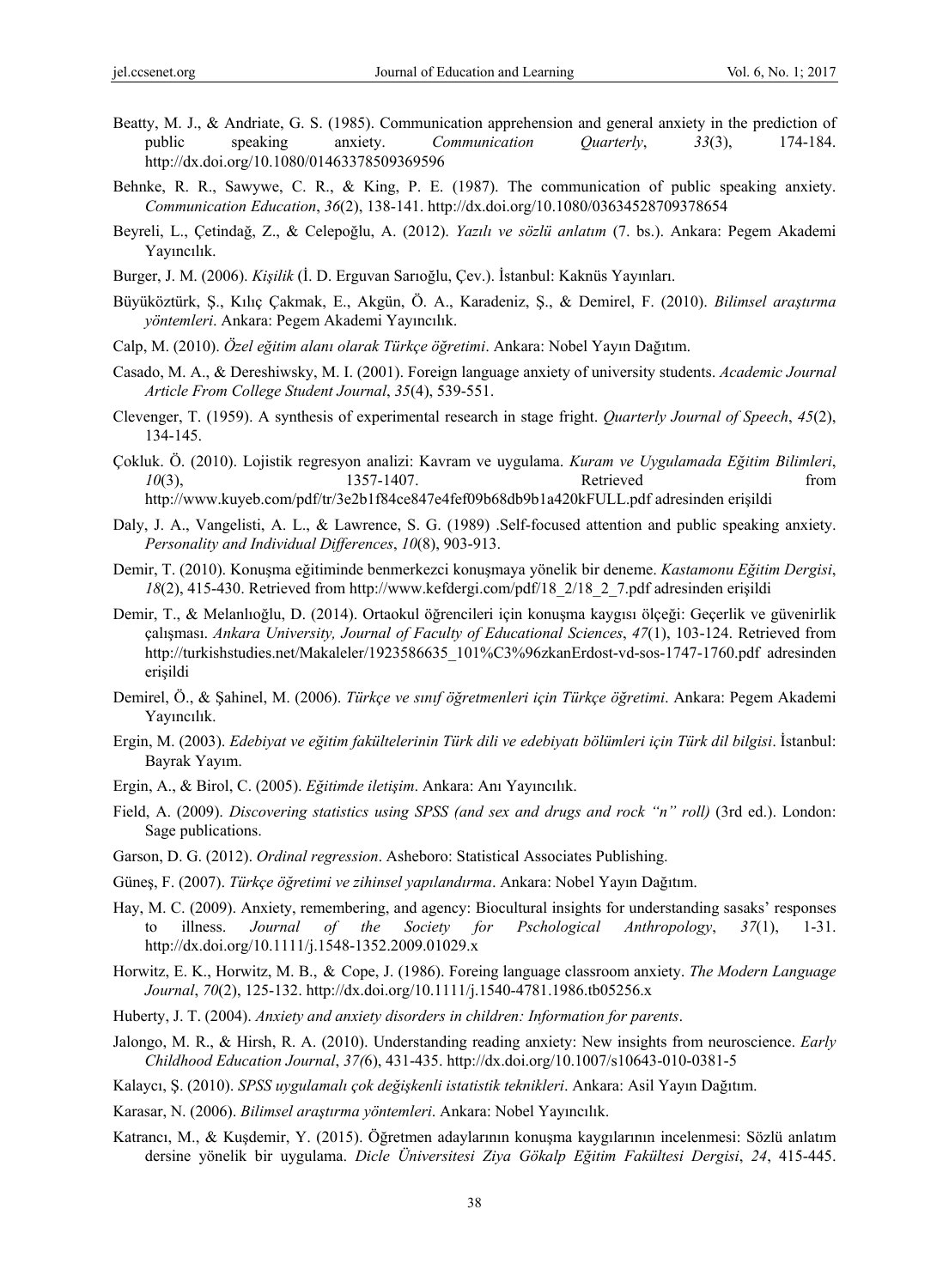Retrieved from http://www.zgefdergi.com/Makaleler/1604870885 M Katranci Y Kusdemir.pdf adresinden erişildi

- Katrancı, M., & Melanlıoğlu, D. (2013). Öğretmen adaylarına yönelik konuşma öz yeterlik ölçeği: Geçerlik ve güvenilirlik çalışması. *International Journal of Social Science (JASSS)*, *6*(6), 651-665. http://dx.doi.org/10.9761/jasss1407
- Kayri, M. (2007). Two-step clustering analysis in researches: A case study. *Eğitim Araştırmaları-Eurasian Journal of Educational Research*, *7*(28), 89-99.
- Kavruk, H., & Deniz, E. (2015). Ortaokul Öğrencilerinin Konuşma Kaygıları (Samsun ili Örneği). *Dil ve Edebiyat Eğitimi Dergisi*, *15*, 63-89.
- Kınay, İ., & Özkan, E. (2014). Öğretmen adayları için konuşma kaygısı ölçeği (ÖAKKÖ) geliştirilmesi: Geçerlik ve güvenirlik çalışması. *Turkish Studies-International Periodical For The Languages*. *Literature and History of Turkish or Turkic*, *9*(5), 1747-1760. Retrieved from http://turkishstudies.net/Makaleler/1923586635\_101%C3%96zkanErdost-vd-sos-1747-1760.pdf adresinden erişildi
- Lüle Mert, E. (2015). Türkçe öğretmen adaylarının konuşma kaygılarına ilişkin bir inceleme. *Uluslararası Sosyal Araştırmalar Dergisi*, *8*(37), 784-789. Retrieved from http://www.zgefdergi.com/Makaleler/1604870885\_M\_Katranci\_Y\_Kusdemir.pdf adresinden erişildi
- MacIntyre, P. D., & Gardner, R. C. (1989). Anxiety and second language learning: Toward a theoretical clarification. *Language Learning*, *39*(2), 251-275. http://dx.doi.org/10.1111/j.1467-1770.1989.tb00423.x
- MacIntyre, P. D., & MacDonald, J. R. (1998). Public speaking anxiety: Perceived competence and audience congeniality. *Communication Education*, *47*(4), 359-365. http://dx.doi.org/10.1080/03634529809379142
- Morgan, C. T. (1998). *Psikolojiye giriş*. Ankara: Hacettepe Ü. Psikoloji Bölümü Yayınları.
- Nalıncı, A. N. (2000). *Avrupa birliğine tam üyelik yolunda başarının anahtarı: Yeniden yapılanma*. Ankara: Ümit Yayınları.
- Oruç, E., & Özen Kutanis, R. (2015). Pozitif psikolojik sermayenin örgüt içi politik davranışlara etkisi: Akademisyenler üzerine bir araştırma. *İşletme Araştırmaları Dergisi*, *7*(3), 36-58. Retrieved from http://isarder.org/2015/vol.7\_issue.3\_article03\_full\_text.pdf adresinden erişildi
- Özdamar, K. (2013). *Paket programlar ile istatistiksel veri analizi 1*. Ankara: Nisan Kitabevi.
- Özkan, E., & Kınay, İ. (2015). Öğretmen adaylarının konuşma kaygılarının incelenmesi (Ziya Gökalp Eğitim Fakültesi örneği). *Uluslararası Türkçe Edebiyat Kültür Eğitim Dergisi*, *4*(3), 1290-1301. Retrieved from http://www.tekedergisi.com/Makaleler/1008254492\_20%C3%B6zkan.pdf adresinden erişildi
- Parham, C. (1988). *Psychology*. Ohio: South-Western Publishing Co.
- Pribyl, C. B., Keaten, J., & Sakamoto, M. (2001). The effectiveness of a skills-based program in reducing public speaking anxiety. *Japanese Psychological Research*, *43*(3), 148-155. http://dx.doi.org/10.1111/1468-5884.t01-1-00171
- Salmi, R., Desenclos, J. C., Grein, A., Moren, T., & Bremer, V. (2015). *Intruduction to logistic regression. European Programme for Intervention Epidemiology Training (EPIET)*.
- Sever, S. (2004). *Türkçe öğretimi ve tam öğrenme*. Ankara: Anı Yayıncılık.
- Sevim, O., & Gedik, M. (2014). Ortaöğretim öğrencilerinin konuşma kaygılarının çeşitli değişkenler açısından incelenmesi. *A. Ü. Türkiyat Araştırmaları Enstitüsü Dergisi [TAED]*, *52*, 379-393. http://dx.doi.org/10.14222/turkiyat1236
- Suroğlu Sofu, M. (2012). *Öğretmen adaylarının konuşma kaygıları*. Yayımlanmamış yüksek lisans tezi, Sakarya Üniversitesi, Sakarya.
- Şenel, S., & Alatlı, B. (2014). Lojistik regresyon analizinin kullanıldığı makaleler üzerine bir inceleme. *Eğitimde ve Psikolojide Ölçme ve Değerlendirme Dergisi*, *5*(1), 35-52. http://dx.doi.org/10.21031/epod.67169
- Şerbetçi, A., & Özçomak, M. S. (2013). Sıralı lojistik regresyon analizi ile istatistik ve ekonometri derslerinde başarıyı etkileyen faktörlerin belirlenmesi: Atatürk Üniversitesi İktisadi ve İdari Bilimler Fakültesi öğrencileri üzerine bir uygulama. *KSÜ İİBF Dergisi*, *3*(1), 89-110. Retrieved from http://iibfdergisi.ksu.edu.tr/article/view/5000039289/5000038162 adresinden erişildi